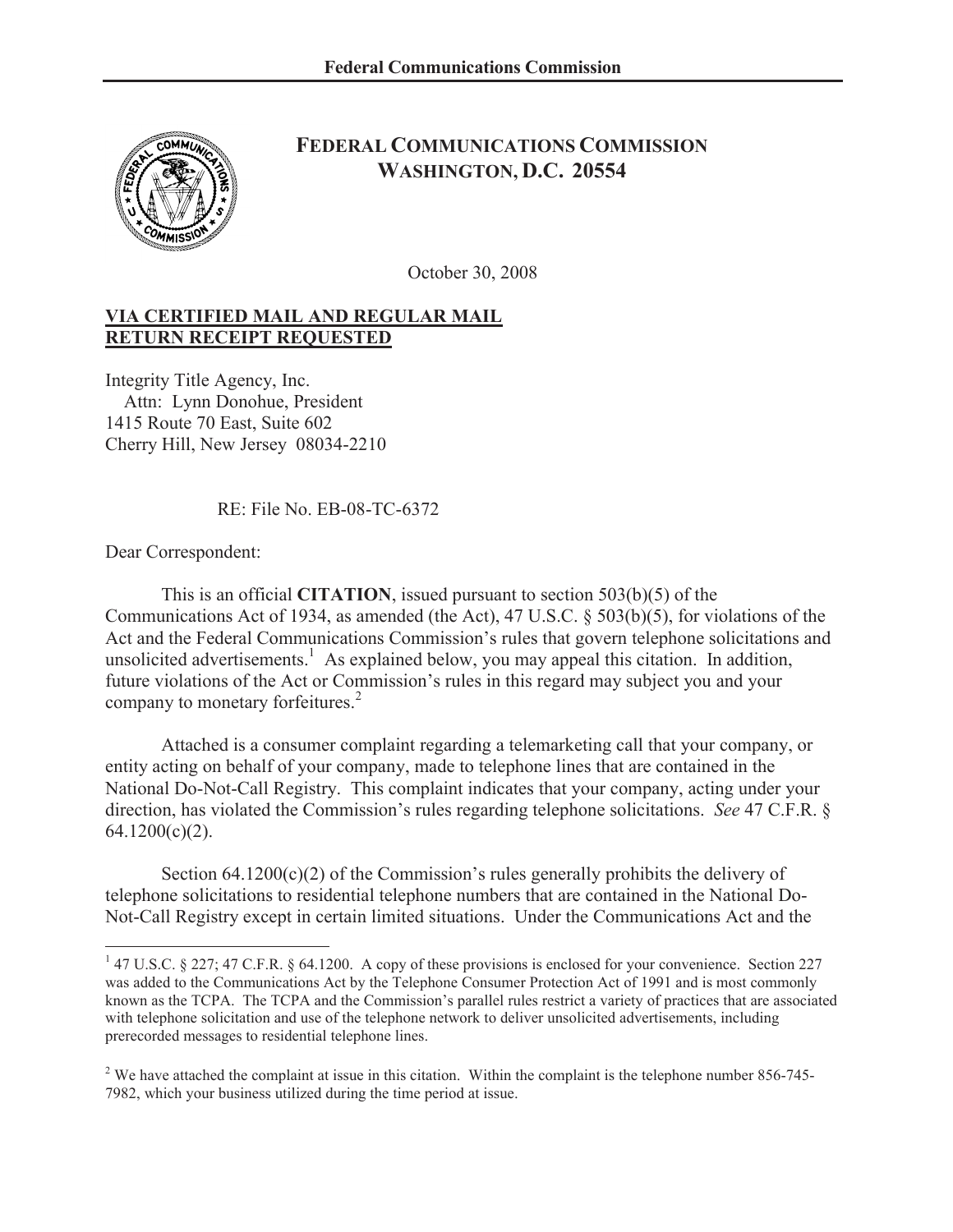Commission's rules, a "telephone solicitation" is "the initiation of a telephone call or message for the purpose of encouraging the purchase or rental of, or investment in, property, goods, or services, which is transmitted to any person." $3$  Calls made by or on behalf of tax-exempt nonprofit groups are not considered to be telephone solicitations. Similarly, calls that are made to a person who either has provided prior express invitation or permission to call<sup>4</sup> or has an established business relationship<sup>5</sup> with the caller are not considered to be telephone solicitations. Finally, the rules permit telephone solicitations to a consumer whose number is listed on the National Do-Not-Call Registry if that consumer has a personal relationship with the individual making the calls.<sup>6</sup>

Accordingly, under the Commission's rules, it is unlawful to deliver a telephone solicitation to a residential telephone line on the National Do-Not-Call Registry unless: (1) the call is made by or on behalf of a tax-exempt nonprofit group; (2) the call is made by a person who has a personal relationship with the called party; (3) the called party has provided signed, written consent for the call to be made; or (4) the called party has made a purchase from, or had a transaction with, the caller within the 18 months immediately preceding the call or has made an inquiry or application regarding the caller's products or services within the three months immediately preceding the call, and the called party has not specifically asked the caller to stop all telemarketing calls.

Entities making telephone solicitations must honor do-not-call registrations no later than 31 days after a number is placed on the National Do-Not-Call Registry,<sup>7</sup> and for a period of no

<sup>4</sup> Prior express invitation or permission to call a number contained on the National Do-Not-Call Registry must be evidenced by a signed, written agreement between a consumer and seller. The agreement must include both the consumer's consent to be called by the particular seller and the telephone number to which such calls may be placed. 47 C.F.R. § 64.1200(c)(2)(ii).

<sup>5</sup> An "established business relationship" means "a prior or existing relationship formed by a voluntary two-way communication between a person or entity and a residential subscriber with or without an exchange of consideration, on the basis of the subscriber's purchase or transaction with the entity within the eighteen (18) months immediately preceding the date of the telephone call or on the basis of the subscriber's inquiry or application regarding products or services offered by the entity within the three months immediately preceding the date of the call, which relationship has not been previously terminated by either party." 47 C.F.R. § 64.1200(f)(4). The established business relationship exception does not apply when a telephone subscriber has made a company-specific do-not-call request. A company-specific do-not-call request terminates an established business relationship for telemarketing purposes even if the requester continues to do business with the company. 47 C.F.R. § 64.1200(f)(4)(i); *see also Rules and Regulations Implementing the Telephone Consumer Protection Act of 1991,* Report and Order, 7 FCC Rcd 8752, 8766 n.47, 8770 n.63 (1992); *see also* H.R. Rep. 102-317, 1<sup>st</sup> Sess., 102<sup>nd</sup> Cong. at 15 (1991); *Charvat v. Dispatch Consumer Services, Inc.,* 95 Ohio St. 3d 505, 769 N.E.2d 829 (2002).

 $6$  47 C.F.R. § 64.1200(c)(2)(iii). A "personal relationship" exists if the recipient of the call is a "family member, friend, or acquaintance of the telemarketer making the call."  $47 \text{ C.F.R.}$   $8 \text{ 64.1200(f)(14)}$ .

 $3$  47 U.S.C. § 227(a)(4); 47 C.F.R. § 64.1200(f)(12).

<sup>7</sup> The 31-day requirement applies to telephone solicitations made on or after January 1, 2005. *Rules and Regulations Implementing the Telephone Consumer Protection Act of 1991,* Order, 19 FCC Rcd 19215 (2004). Previously, the Commission's rules provided that do-not-call registrations had to be honored within 3 months. *Rules and Regulations Implementing the Telephone Consumer Protection Act of 1991,* Report and Order, 18 FCC Rcd 14014, 14040, para. 38 (2003). The 3-month provision applied to telephone solicitations made before January 1, 2005.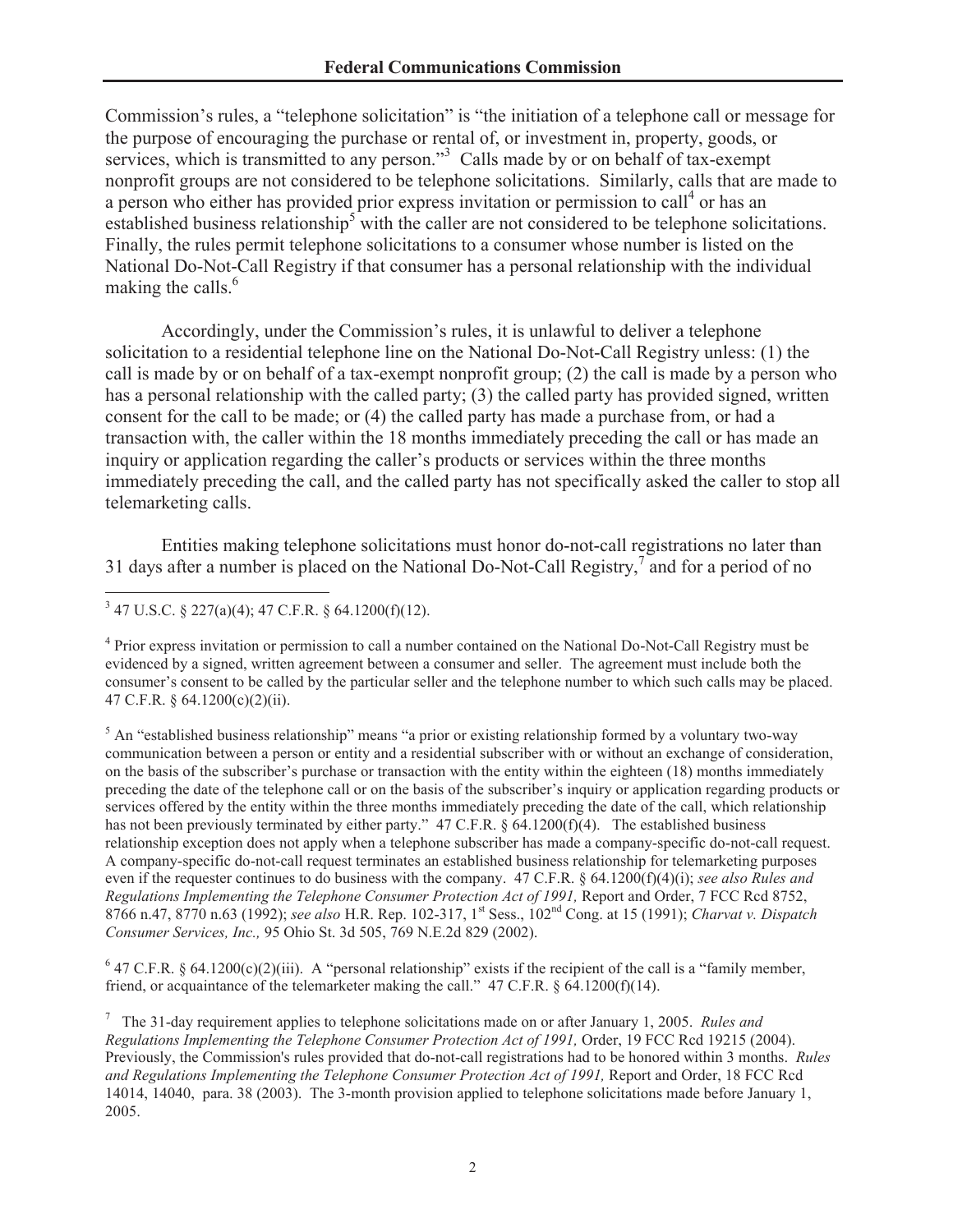less than five years. To accomplish this, section  $64.1200(c)(2)(i)(D)$  requires entities making telephone solicitations to use a version of the National Do-Not-Call Registry obtained no more than 31 days before any telephone solicitation is made, and to document this process. An entity that does not claim one of the exemptions set forth above is not liable for calling a telephone number on the National Do-Not-Call Registry only if it is able to demonstrate that it has fully complied with the Commission's standards governing use of the National Do-Not-Call Registry as set out in section  $64.1200(c)(2)(i)(A)$ -(E) of the rules, and that the particular telephone solicitation call was the result of error.

## **If, after receipt of this citation, you or your company violate the Communications Act or the Commission's rules in any manner described herein, the Commission may impose monetary forfeitures not to exceed \$11,000 for each such violation or each day of a continuing violation occurring before September 2, 2008, and \$16,000 for each such violation or each day of a continuing violation occurring on or after September 2, 2008. 8**

You may respond to this citation within 30 days from the date of this letter either through (1) a personal interview at the Commission's Field Office nearest to your place of business, or (2) a written statement. You may use this response to appeal this citation. For example, you may claim that you can document that you had an established business relationship with the called party at the time of the call or that you are a tax-exempt nonprofit organization. In addition, your response should specify the actions that you are taking to ensure that you do not violate the Commission's rules governing prerecorded messages, as described above.

**You may schedule a personal interview at the nearest Commission field office. These offices are located in: Atlanta, GA; Boston, MA; Chicago, IL; Columbia, MD; Dallas, TX; Denver, CO; Detroit, MI; Kansas City, MO; Los Angeles, CA; New Orleans, LA; New York, NY; Philadelphia, PA; San Diego, CA; San Francisco, CA; Seattle, WA; and Tampa, FL. Please call Al McCloud at 202-418-2499 if you wish to schedule a personal interview. You should schedule any interview to take place within 30 days of the date of this letter. You should send any written statement within 30 days of the date of this letter to:** 

> Kurt A. Schroeder Deputy Chief Telecommunications Consumers Division Enforcement Bureau Federal Communications Commission  $445-12$ <sup>th</sup> Street, S.W. Rm. 4-C222

<sup>8</sup> *See* 47 C.F.R. §1.80(b)(3); *Amendment of Section 1.80 of the Commission's Rules and Adjustment of Forfeiture Maxima to Reflect Inflation*, 15 FCC Rcd 18221 (2000) (forfeiture maximum set at \$11,000 for violators who are not common carriers or other entities specifically designated in section 503 of the Act); *Amendment of Section 1.80(b) of the Commission's Rules and Adjustment of Forfeiture Maxima to Reflect Inflation*, 19 FCC Rcd 10945 (2004) (amendment of section 1.80(b) to reflect inflation left the forfeiture maximum for this type of violator at \$11,000); *Amendment of Section 1.80(b) of the Commission's Rules, Adjustment of Forfeiture Maxima to Reflect Inflation,* FCC 08-154, rel. June 13, 2008 (amendment of section 1.80(b) to reflect inflation increased the forfeiture maximum for this type of violator to \$16,000, effective September 2, 2008).